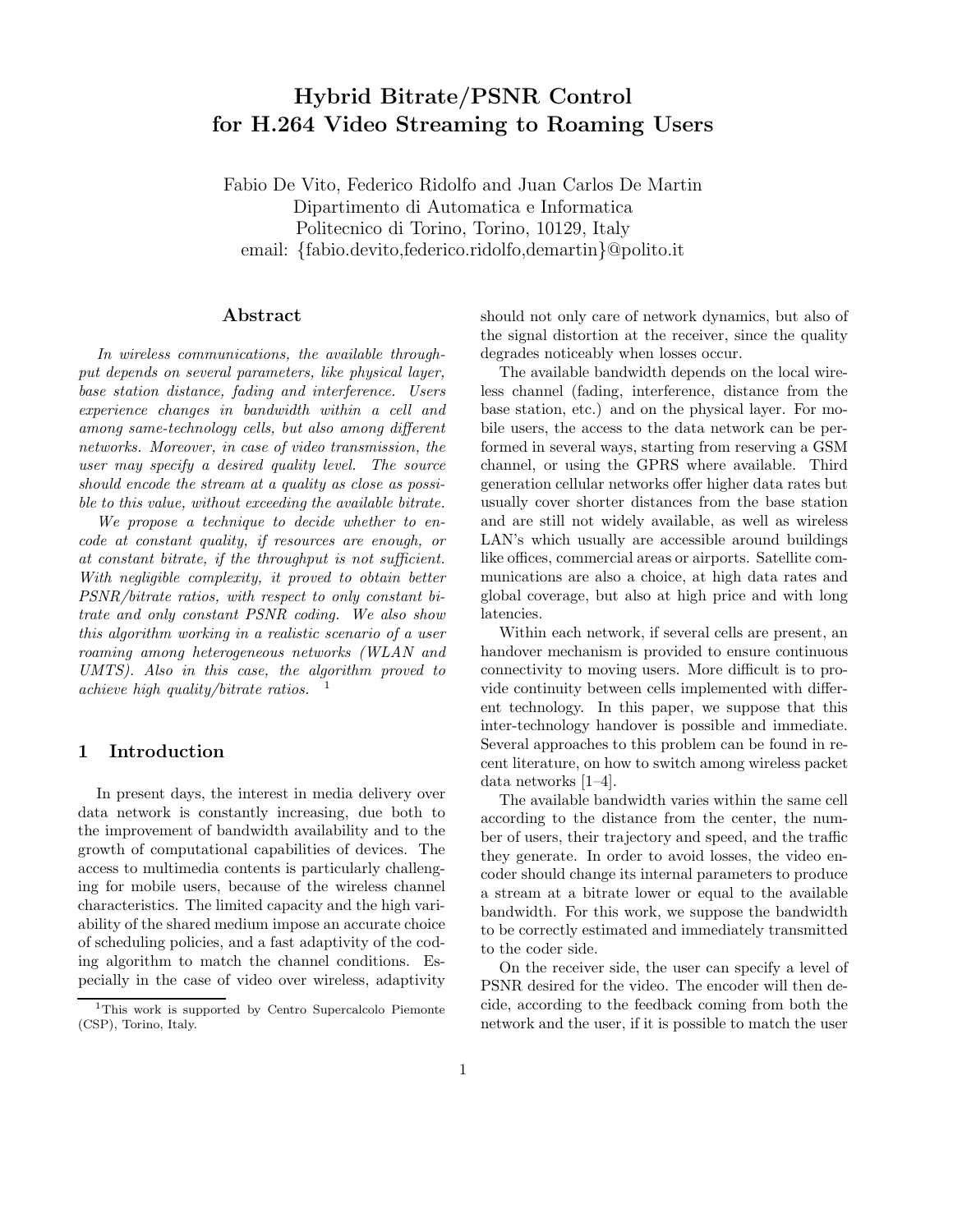requirement given the available bandwidth or not; as a consequence, in the first case it will produce a constant quality stream, in the second a constant bitrate sequence. In this paper, we will focus on this decision algorithm and we will show its capabilities applied to the H.264 encoder.

The paper is organized as follows. In Section 2 we provide some background information, and we describe the proposed approach to the problem in Section 3. Results to prove the effectiveness of the algorithm are presented in Section 4 both for sports video and movie samples. We show one possible scenario for the usage of the algorithm in the case of mobile users roaming among heterogeneous wireless networks in Section 5, along with some throughput estimation tools; results are in Section 6. Finally, we draw the conclusions in Section 7.

# 2 Background

At constant spatial and temporal resolution, perframe bitrate and PSNR mainly depend on the quantizer parameter used (QP), the sequence content and the frame type.

To obtain constant bitrate, a rate control technique should be active, to vary the coding parameters and to get a nearly equal number of bits for each GOP. Different approaches are present in literature to bitrate adaptation to the network evolution [5–7]. In this work, we use the approach described in [8].

To encode at constant quality, several techniques have been proposed [9–11] as well. It is possible to adjust QP according to the PSNR obtained for the preceding frames, trying to match a given target; in this work we will use this approach, outlined in [12].

CBR techniques produce a fixed number of bits per GOP, but as a consequence the PSNR is subject to wide oscillations. This is the effect of how the rate control works, rising and lowering QP for each frame within the GOP.

On the other hand, at constant PSNR, the bitrate may vary widely, generating peaks. In this case, network overloading may occur and losses can be generated, so lowering the quality of the received stream.

A compromise between the quality and the rate is usually obtained by means of rate-distortion optimization  $(RDO)$  [13, 14], in which, for a given rate, coding modes and quantization parameters are chosen in order to maximize the quality. This operation can be computationally demanding.

The approach we propose here is not RDO, but only based on the choice of the quantization parameter to be used for each frame, in order to obtain a constant quality when enough bandwidth is available, or constant bitrate when an excessive amount of bits would be necessary to code at constant PSNR.

# 3 The mixed PSNR/bitrate control algorithm

Our hybrid control algorithm is built upon two independent components, one for constant bitrate control, the other for constant PSNR. Each one of these, when used alone, is able to commute between different target values; the constant-bitrate is obtained with an error in the order of 5% over the GOP, while the constant PSNR is achieved with a variance around 0.3. In this work, we propose an algorithm to switch among the two coding modes, which we will refer to in the following as CBR (constant bitrate) and CPSNR (constant quality).

To combine them, it is necessary to build a rule to decide when to code the stream as CBR or CPSNR, and this decision has to be driven not only by the video content, but also by two sequence-independent parameters, namely the available bandwidth and the user's desired quality.

The basic idea of the algorithm is as follows. At each beginning of a GOP, the encoder reads the bandwidth available and requested PSNR, then it computes the starting quantization parameter  $(QP_{br})$  that would be used if coding at constant bitrate, and the one that would be selected if coding at constant quality  $(QP_{PSNR})$ . It compares the two parameters and selects the control algorithm as the one related to the highest QP:

$$
algorithm = \left\{ \begin{array}{ll} CBR & \text{if} \quad QP_{br} \ge QP_{PSNR} \\ CPSNR & \text{if} \quad QP_{br} < QP_{PSNR}. \end{array} \right. \tag{1}
$$

This approach could result in poor performance when the two QP's are close up, since the algorithm will not be able to decide exactly which is the best coding mode, being the derivation of the QP built over statistical observations, which are valid on average. To avoid this, further control needs to be performed.

At every switch in bitrate or requested PSNR, the algorithm starts from CBR. If the bitrate of the previous GOP results to be higher than the available bandwidth, then the algorithm switches automatically to constant bitrate to avoid coding several GOP's exceeding the maximum allowed rate, so avoiding losses. The algorithm will continue coding with this mode until a GOP is detected to have an average PSNR higher than the target quality, in which case it switches again to CPSNR.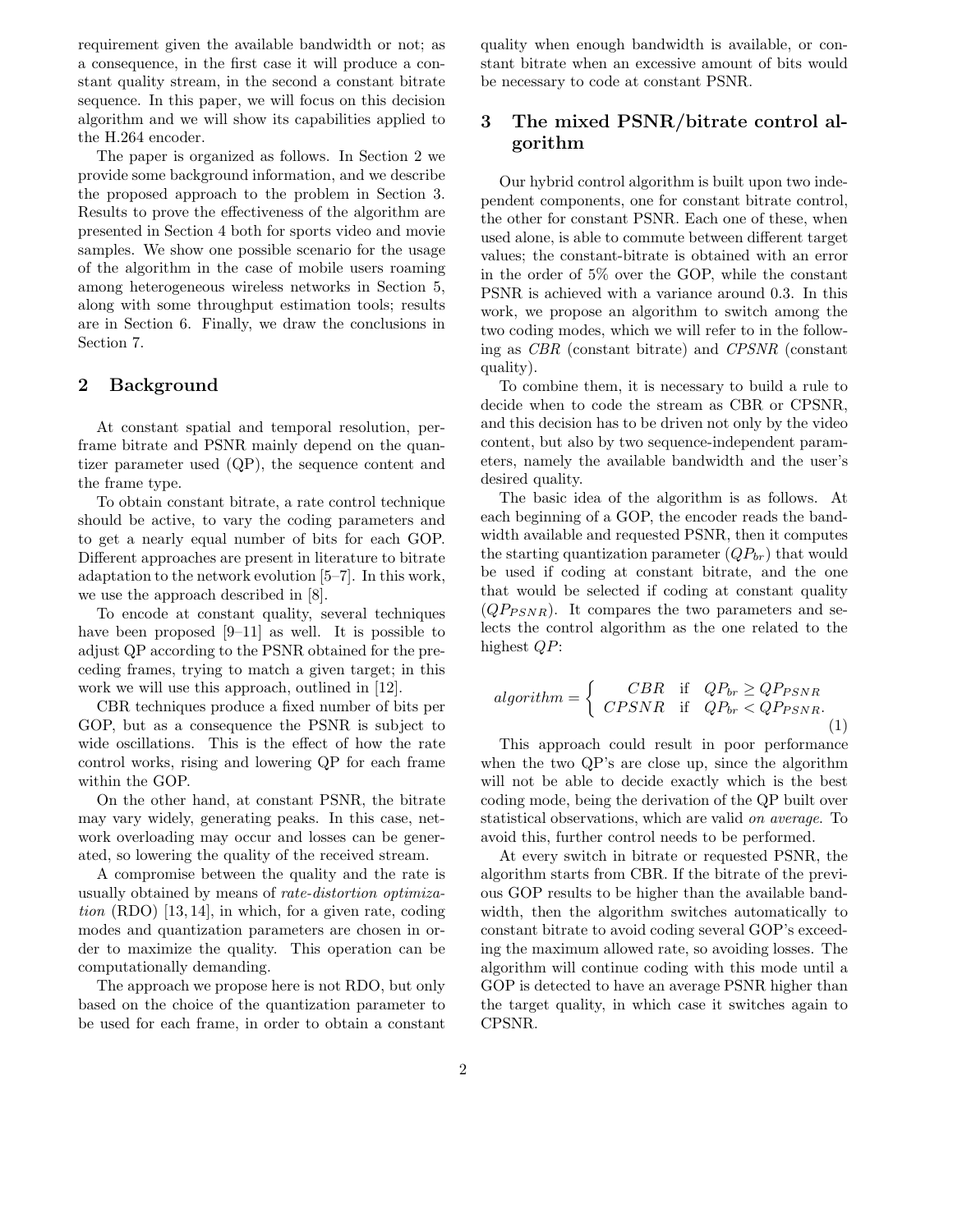Summarizing, the algorithm rules for coding mode switching results:

- change in  $br_T$  or  $PSNR_T \Rightarrow algorithm = CBR;$
- for all the other cases:
	- select *algorithm* according to rule  $(1)$

$$
- \text{ if } \begin{cases} \text{ algorithm}_{\text{last}} = \text{ CBR} \\ \text{ PSNR}_{\text{last}} \geq \text{ PSNR}_{T} + 0.1 \\ \Rightarrow \text{ algorithm} = \text{ CPSNR}; \\ - \text{ if } \begin{cases} \text{ algorithm}_{\text{last}} = \text{ CPSNR} \\ \text{ b}_{\text{last}} \geq 1.05 * \text{ b}_{\text{T}} \\ \text{ d}\text{ gor} \text{ i} \text{ thm} = \text{ CBR}; \end{cases} \\ \text{ a}\text{ gor} \text{ i} \text{ thm} = \text{ CBR}; \end{cases}
$$

It is also shown as a two-state diagram in Figure 1.



**Figure 1. State diagram of the proposed algorithm.**

# 4 Results in a test environment

To test the behavior of the above algorithm, we encoded two 90-second sequences, containing parts of a soccer match and of a movie.

For simplicity, the two sequences will be encoded using a constant target PSNR value; the available bitrate is variable and switches at the same time boundaries for both sequences, but the bitrate levels are different.

Both videos are QCIF format, the sport video is coded at 25 fps, while the movie is at 30 fps.

#### **4.1 Sport videos**

In sport videos, and especially in the team sports, the presence of many far-away scenes makes it possible to obtain low bitrates and high quality at the same



**Figure 2. Bitrate obtained with the proposed algorithm and available bitrate, sport video.**

time, at least for the majority of the frames. On the other hand, on close up views, which usually contain high motion of players, lower compression ratios are achieved if coding at constant quality, or lower and widely variable quality is obtained at fixed bitrate.

Figure 2 shows the bitrate obtained with our approach, plotted together with the available bitrate pattern. In that plot, it is possible to notice the behavior of the switching algorithm. Each first GOP after a new region starts is encoded as CBR, then according to the outcome in PSNR of this first coding, the following GOP's either continue coding as CBR if it was not possible to reach the target PSNR, or the system will switch to CPSNR if better quality than the target was achieved.

The first two regions (frames from 1 to 400) are an example of regions coded entirely as CBR. Regions in which the algorithm works at CPSNR are the one around frame 500 and the one containing frame 1000. Finally, in the region from frame 1400 to 2000, the algorithm starts CBR for some GOPs, then switches to CPSNR and then again to CBR. In this region it is possible to notice that, whenever a bitrate higher than the target is obtained, the coding mode immediately switches to CBR.

In Figure 3, the PSNR obtained for the same setting as before is presented. Also here, regions with different behaviors can be individuated. These regions exactly correspond to the different runs of frames described for Figure 2. From frame 1 to 400, coding was CBR and the quality drops below the requested PSNR. Oscillations are also wide in this region, as well as in all the other GOPs coded at constant bitrate, like the last one or the ones between frames 1250 and 1500.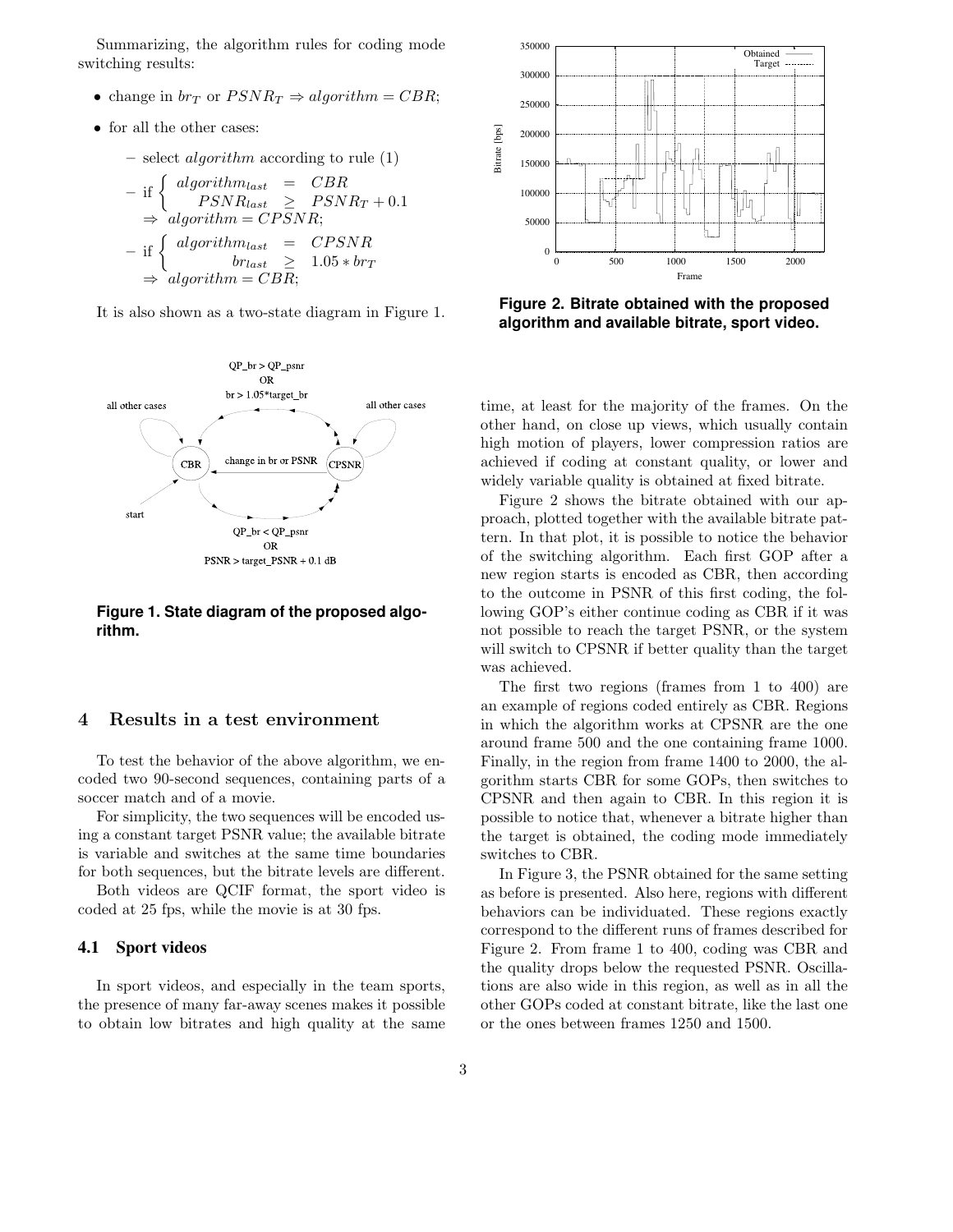

**Figure 3. PSNR obtained with the proposed algorithm, sport video.**

| Table 1. Performance of the proposed algo- |  |  |
|--------------------------------------------|--|--|
| rithm, sport video.                        |  |  |

| Parameter               | Control algorithm |             |       |
|-------------------------|-------------------|-------------|-------|
|                         | <b>Bitrate</b>    | <b>PSNR</b> | Mixed |
| $%$ packets in excess   | 1.36              | 26.15       | 3.50  |
| PSNR/kbps w/o losses    | 0.230             | 0.261       | 0.309 |
| PSNR/kbps w. losses     | 0.221             | 0.222       | 0.300 |
| Average PSNR w/o losses | 37.01             | 36.90       | 35.43 |
| Average PSNR w. losses  | 35.43             | 31.50       | 34.43 |
| Overall bitrate [kbps]  | 161               | 142         | 115   |

On the other hand, regions coded at the requested PSNR show narrow oscillations and correspond to the portions of the graph in Figure 2 where the obtained bitrate is lower than the target.

To summarize what shown above, we present coding results for only-CBR and only-PSNR coding, together with our mixed approach for this sequence, in Table 1.

We present the results as follows. A first parameter is the percentage of packets in excess with respect to the available bitrate; this corresponds to the GOPs whose bitrate is higher than the dashed line in Figure 2. Those packets in excess can be lost in the network due to overload. This percentage is very low for CBR coding, and extremely high for CPSNR since it does not take care of the used bandwidth; for our hybrid approach, it is only slightly higher than the CBR case. It means that following this rule, the stream will experience few losses.

The second parameter is the PSNR units per kbps used. This gives an indication of how effectively the bandwidth was used to produce quality. According to

**Table 2. Performance of the proposed algorithm, movie.**

| Parameter                 | Control algorithm |             |       |
|---------------------------|-------------------|-------------|-------|
|                           | <b>Bitrate</b>    | <b>PSNR</b> | Mixed |
| % packets in excess       | 2.36              | 24.05       | 1.74  |
| PSNR/kbps w/o losses      | 0.170             | 0.224       | 0.226 |
| PSNR/kbps w. losses       | 0.154             | 0.203       | 0.219 |
| Average PSNR $w/o$ losses | 38.36             | 34.90       | 34.97 |
| Average PSNR w. losses    | 34.64             | 31.68       | 33.85 |
| Overall bitrate [kbps]    | 225               | 156         | 155   |

this parameter, CPSNR works better than CBR; the proposed approach gains 0.4 dBs/kbps with respect to constant quality. Moreover, if we consider lost the packets in excess of bandwidth, this parameter is nearly equal for CBR and CPSNR, because of the high number of losses of the latter, which decreases in quality. In this situation, the proposed algorithm does not experience a drop in PSNR because of the small percentage of packets out of bandwidth. To perform this computation, we supposed that the lost packets were the ones which introduce the lowest distortion in the decoded stream.

Average PSNR is also presented, both considering and not considering the losses. The hybrid approach results to behave better in the case with losses. Last parameter, the average bitrate used is noticeably lower for the proposed algorithm, with a reduction from 20 to 25%.

#### **4.2 Movies**

The same observations made in Section 4.1 also apply to movies. The main difference in this case is given by the different coding efficiency of the compression algorithm.

The statistics for this sequence are shown in Table 2. The percentage of packets which exceed the per-GOP bandwidth is small for the mixed approach; the PSNR/kbps is higher than the CBR and CPSNR methods, both considering and not considering the losses. The drop in overall PSNR if the exceeding packets are lost is in the order of 1 dB for the proposed technique, compared to the more than 3 dBs of the other approaches. Finally, the bitrate obtained is the same as in the case of CPSNR, and nearly 30% lower than in the case of CBR.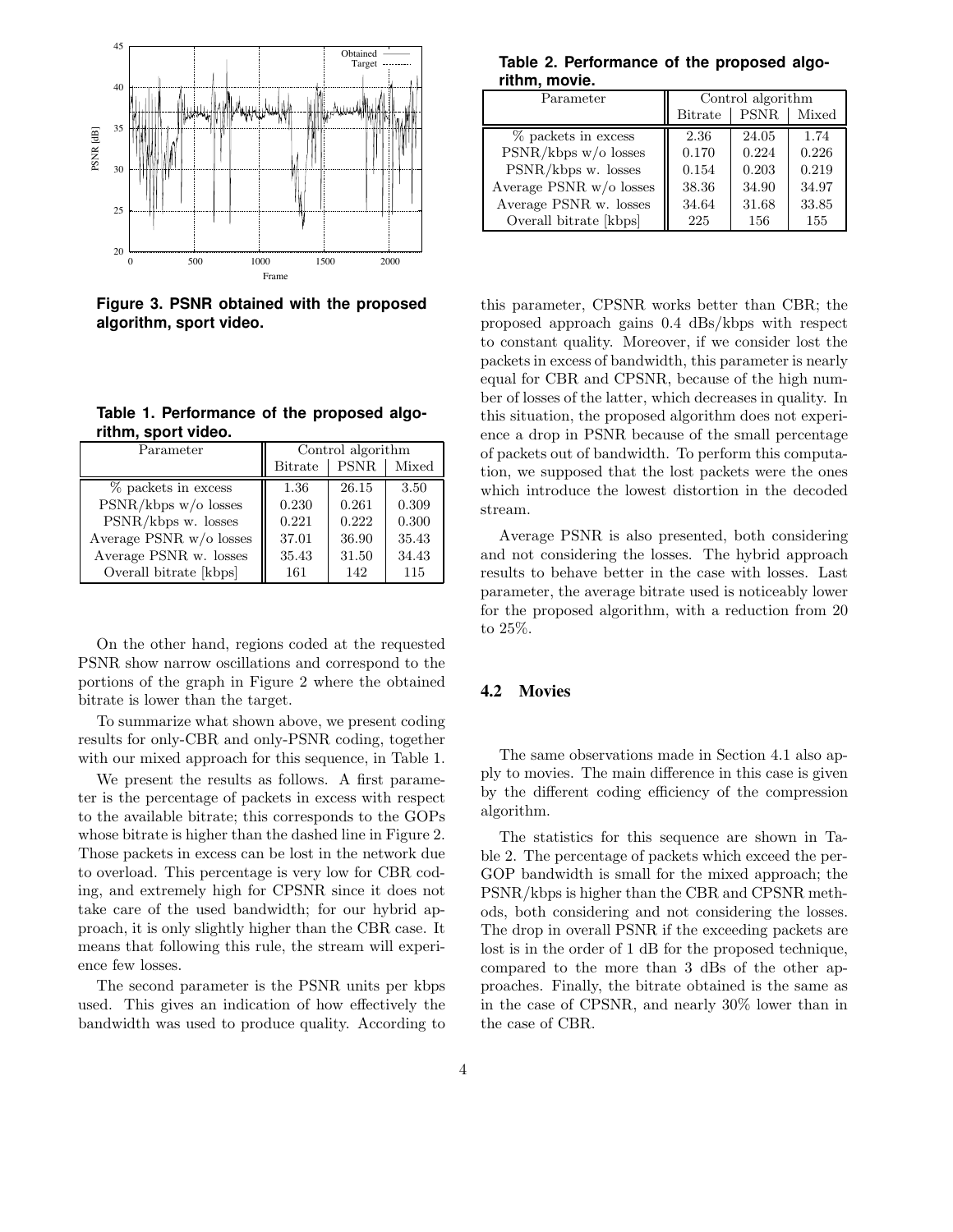

**Figure 4. Path of the user and disposition of 802.11b and UMTS cells.**

# 5 Operative scenario: mobile user in heterogeneous networks

To better show the effects of the proposed algorithm, we will describe its behavior under a realistic available throughput pattern. To derive this, we suppose a user moving along the arrow of Figure 4.

The user moves at variable speed and passes through different cells; in particular, the travel starts from an 802.11b area and moves to different UMTS cells along the path, including urban and rural cells. The total travel length is 5 km.

Cells are intended as circular (omnidirectional antennas are supposed); the radius of the WLAN cells is set to 100 m, while the dimension of the UMTS cells varies according to the supposed density of population. Smaller UMTS cells have a radius of 500 m, medium sized ones have radius 1 km, while the widest are set to 2 km.

The different speeds, along with the length of the segments shown in Figure 4 are reported in Table 3. That table reports only the first half of the path, since the remaining part is specular both in segment length and user's speed.

The analysis of exact methods to estimate the available bandwidth in different wireless networks is not covered in this paper. In the following two subsections we will describe the simplified approaches we used to evaluate the available throughput in the IEEE 802.11b wireless LAN and ETSI UMTS (IMT-2000) standards. They are reported for completeness and to show how the throughput pattern was produced.

**Table 3. Length of segments and speed of the user, for the first half of the path; in the second part, values are specular.**

| Segment   | Length | Speed  | Time  |
|-----------|--------|--------|-------|
|           | m      | [km/h] | lsl   |
| $A - A'$  | 200    | 6      | 120.0 |
| $A' - B$  | 400    | 30     | 48.0  |
| $B-C$     | 240    | 60     | 14.4  |
| C-D       | 1420   | 30     | 170.4 |
| $D-X$     | 240    | 60     | 14.4  |
| Total A-X | 2500   |        | 344.4 |

Complete studies can be found in [15] for WLAN and [16, 17] for UMTS.

#### **5.1 Evaluation of available bitrate in WLAN**

We suppose our WiFi spots use DCF. In the simple scenario where bit error rate is zero and no buffer overflow occurs, the time used for a packet transmission can be expressed as:

$$
t(N,R) = t_{tr}(R) + t_{oh} + t_{cont}(N)
$$
 (2)

where  $t_{tr}$  is the frame transmission time,  $t_{oh}$  is the constant overhead and  $t_{cont}(N)$  is the time spent in contention.  $R$  indicates the rate,  $N$  is the number of active stations within the network.

The constant overhead is defined as:

$$
t_{oh} = DIFS + t_{pr} + SIFS + t_{pr} + t_{ack} \tag{3}
$$

and is composed by the preamble header transmission time  $t_{pr}$ , the MAC acknowledgement transmission time  $t_{ack}$ , the two quantities  $DIFS = 50\mu s$  and  $SIFS = 10\mu s.$   $t_{pr}$  is showed twice because the header is sent twice. The transmission time  $t_{tr}$  can be computed as ratio between the size of an IP packet  $s_{MPDU}$ and the rate R. The contention time can be calculated as:

$$
t_{cont}(N) = t_{slot} * \frac{1+P_{err}(N)}{2N} * \frac{CW}{2}
$$
 (4)

where  $t_{slot} = 20\mu s$  is the slot time, CW is the congestion window size which can vary from  $CW_{min} = 31$ to  $CW_{max} = 1023$ , and  $P_{err}$  is the collision probability, defined as:

$$
P_{err}(N) = 1 - \left(1 - \frac{1}{CW}\right)^{N-1}.
$$
 (5)

The access bitrate becomes: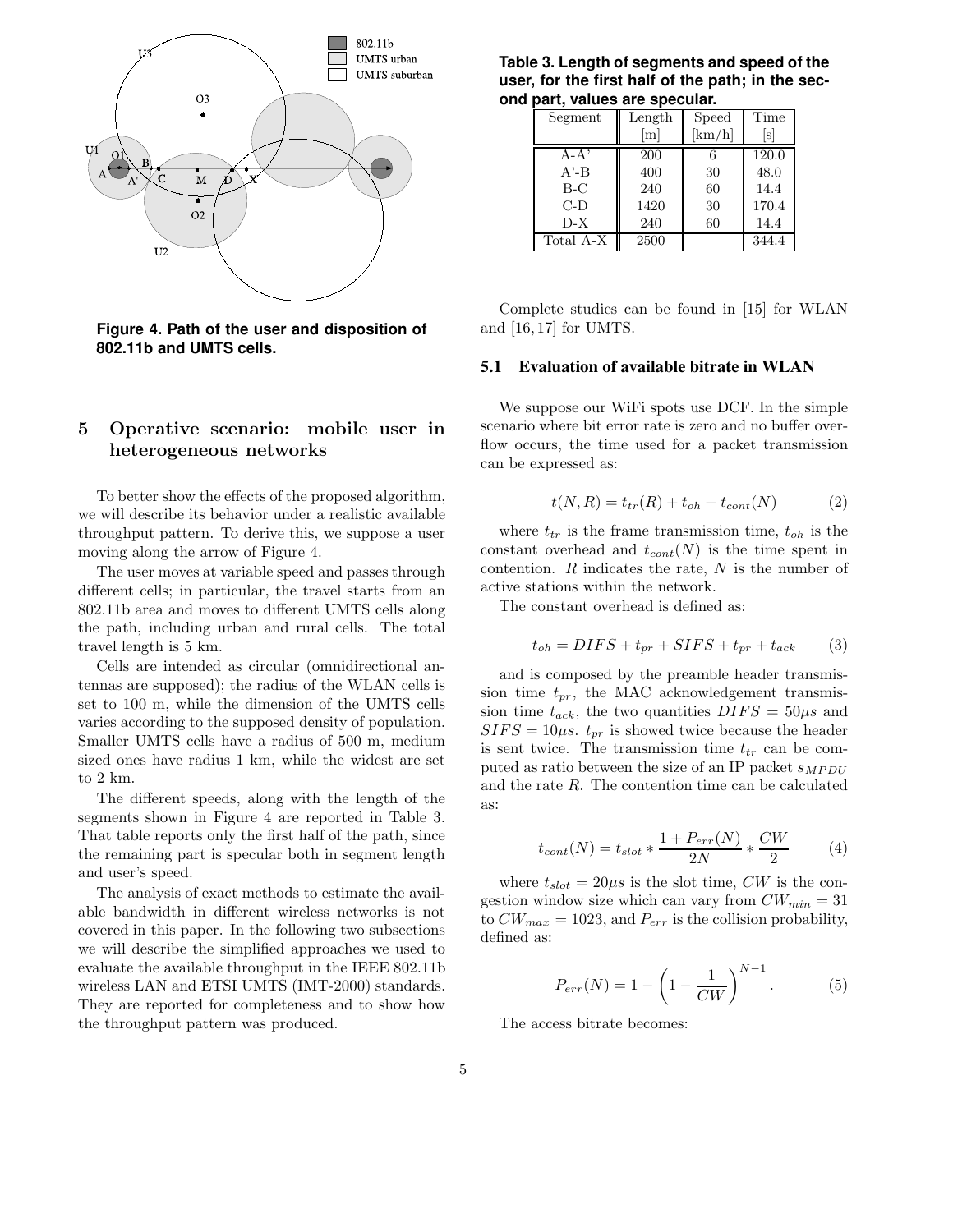$$
r_{access} = \frac{s_{MSDU}}{t(N,R)}\tag{6}
$$

where  $s_{MSDU}$  is the size of a MAC-level frame plus the CRC.

The time a station occupies the channel depends on the number of users  $N$  sharing the medium and the packet error rate  $P_{err}$ :

$$
U = \frac{1}{N(1 + P_{err}(N))}
$$
\n<sup>(7)</sup>

Then, the average throughput per station is:

$$
T_{put} = U * r_{access} \tag{8}
$$

In our scenario we suppose 19 stations fixed at 20 m from the Access Point, while our user is moving. In addition, we suppose the user equipment (UE) selects a rate  $R = 11Mbps$  when its distance from the AP is less than  $1/3$  of the cell radius,  $R = 5.5Mbps$  when it is between  $1/3$  and  $2/3$ , and  $R = 2Mbps$  in the remaining part; this simplified behavior is introduced to emulate the reaction to higher bit error rates which can occur when the distance from the AP increases.

 $t_{pr}$  is equal to 192 ms for R=2, otherwise it is equal to 96 ms;  $t_{ack}$  is 10 ms for R=11, otherwise it is 20 ms.

#### **5.2 Evaluation of available throughput in UMTS cells for our scenario**

To estimate the throughput for our user, we follow a simple approach. At the receiver the carrier to interference ratio is:

$$
\frac{C}{I} = \frac{P_r}{\alpha I_{intra} + I_{inter} + P_N}
$$
(9)

where  $P_N$  is the thermal noise assumed equal to -99 dBm,  $I_{inter}$  is the sum of signal powers received from other cells,  $I_{intra}$  is the sum of the signal power received from other user within the same cell, and  $\alpha$ is the loss of orthogonality factor. Table 4 shows the values for  $\alpha$  and  $I_{intra}$  used in our scenario, where  $I_{inter}$ is considered on average equal for all points in a single cell. Only the first three cells are shown, the other ones can be obtained by symmetry.

The normalized energy per information bit is obtained as:

$$
\frac{E_b}{N_0} = \frac{1}{2R_c} * SF * \frac{C}{I}
$$
 (10)

where  $R_c$  is the code rate. Now, using the Shannon theorem we can calculate the maximum information  $(R_{c,max})$  that the channel is able to transport, in a second, to the receiver.

**Table 4.**  $\alpha$  and  $I_{intra}$  in our scenario.

| Cell | $\alpha$ | $I_{intra}$ |  |  |
|------|----------|-------------|--|--|
|      |          | [dB]        |  |  |
| UI1  | 0.06     | -66         |  |  |
| U2   | 0.40     | $-200$      |  |  |
| UЗ   | 0.40     | -120        |  |  |

**Table 5. Parameters for different UMTS cells.**

| Cell | TTI  | SF  | $R_c$                |
|------|------|-----|----------------------|
|      | [ms] |     |                      |
| UJ1  |      | 256 | 3/<br>$\overline{A}$ |
| U2   | 20   | 64  | $\overline{2}$       |
| UЗ   |      | 128 |                      |

$$
R_{c,max} = B * log_2 \left( 1 + \frac{S}{N} \right) \tag{11}
$$

where  $B = 5 MHz$ , in an UMTS channel. The throughput for the user can be calculated as:

$$
T_{put} = \frac{S_{IP}}{\frac{S_{RLC}}{R_{c,max} + TTI}} \tag{12}
$$

where  $S_{IP}$  is the size of an IP packet and  $S_{RLC}$  is the size of a RLC (Radio Link Control) PDU.

In our scenario the DCH for data in downlink is used, RLC PDUs are of fixed size and able to contain a PDCP (Packet Data Convergence Protocol) PDU without fragmentation. Values of  $TTI$  and  $R_c$  for each cell are shown in Table 5, along with the spreading factor SF; again, only the first three cells are shown, the ones on the second part are specularly equal.

Finally, we can calculate the power received at the UE using the link budget as follow:

$$
P_r = P_t G_r G_t L \tag{13}
$$

Where  $P_t$  is the power transmitted,  $G_t$  and  $G_r$  are the antenna gains at transmitter and receiver respectively, and L is the path loss. The transmitted power is 200 W for U1, 300 for U2 and 400 for U3.

For all UMTS cell we assume a path loss L expressed as:

$$
10\log(L) = -(128.1 + 37.6\log(d))\tag{14}
$$

where  $d$  is the distance between the UE and the base station.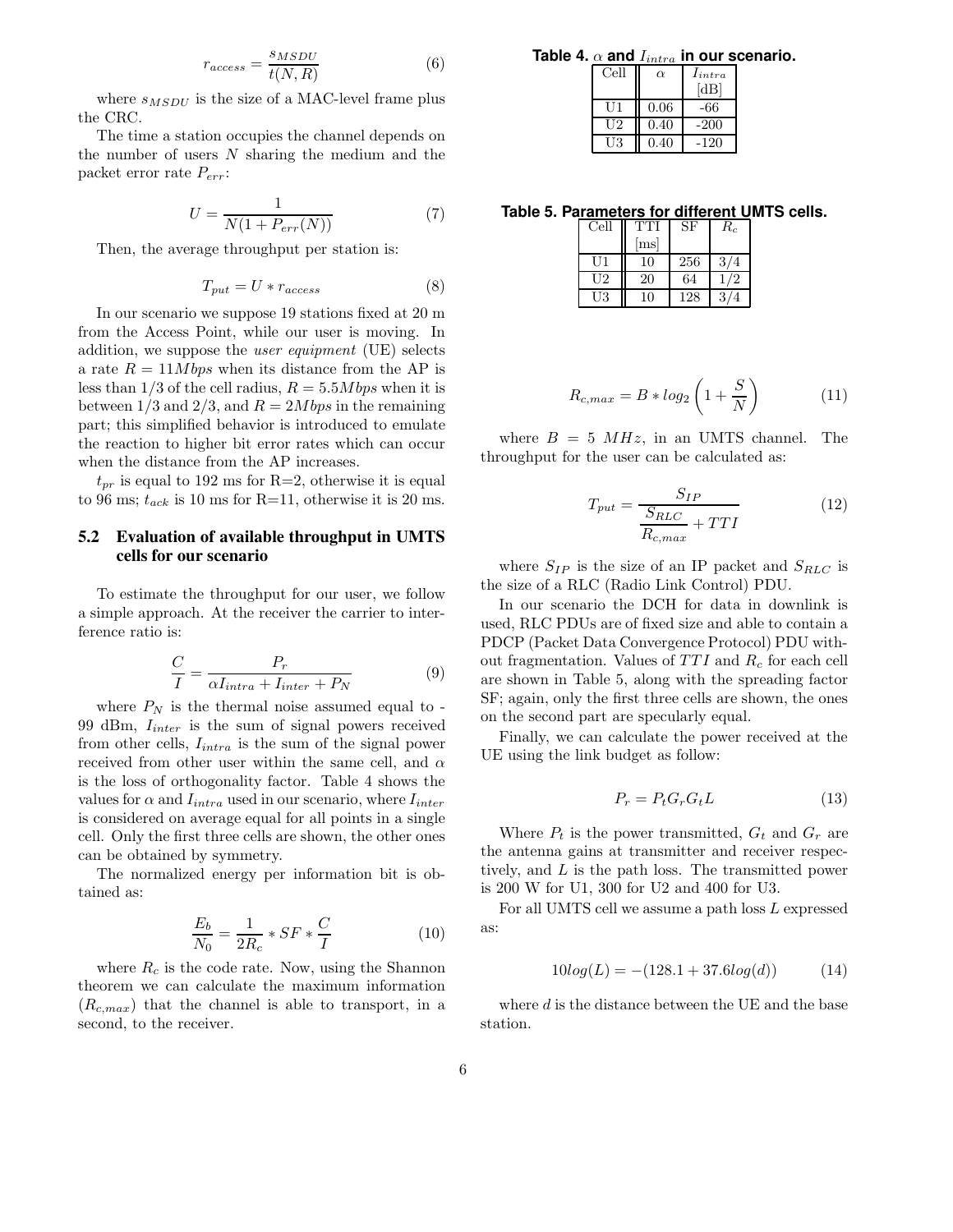

**Figure 5. Actual bitrate and available throughput; the user requests a quality of 36 dB.**

# 6 Results for heterogeneous networks

The approach presented in Section 5 has been used to estimate the available bandwidth for the roaming user along the path shown in Figure 4.

The user device prefers to use the WLAN connection whenever available, even in case of lower throughput with respect to the UMTS link, because of the lower cost. The user will then remain connected to the different cells for the times shown in Table 3.

The user is requesting the streaming of a movie during the travel; the choice of a movie is made because this kind of video contains several changes in motion content. Moreover, the user assigns a level of quality he desires for the video, and expresses this value as the coding PSNR. Two experiments have been carried out, using two different requested PSNR levels.

In the first experiment, the user requests a quality of 36 dBs. Using the coding approach described in Section 3, the source encodes the video CPSNR if there is enough bandwidth, or CBR in other cases. The coding bitrate profile is shown in Figure 5, along with the maximum bitrate pattern.

Points (one for each GOP) on the available throughput line indicate that GOP was coded as CBR, while points far from the line are at CPSNR. The number of points which exceed the available bitrate is limited and they are only isolated cases, since after the detection of a bitrate higher than the availability, the algorithm switches automatically to CBR. On the other hand, the number of points below the line is high and they represent GOP's where it was possible to achieve the desired quality without using all of the available bandwidth.

The behavior of the per-frame PSNR along the path



**Figure 6. Obtained PSNR; the target is 36 dBs.**

**Table 6. Coding results for a target quality of 36 dB.**

| Parameter      | Maximum         | Actual | Difference |
|----------------|-----------------|--------|------------|
| Bitrate [kbps] | 148.4           | 111.5  | $-24.86\%$ |
| PSNR [dB]      | 36              | 33.97  | $-2.03$ dB |
| PSNR/kbps      | $0.305$ dB/kbps |        |            |

is shown in Figure 6. The higher concentration of PSNR values is around the desired value of 36 dBs, except for regions coded at CBR, where the PSNR is lower.

To better show the obtained results, Table 6 reports some statistics on the coded sequence.

The average bitrate for the sequence is nearly 25% lower than the maximum allowed average bitrate (the one defined by the dashed line of Figure 5); under the quality point of view, despite the high number of GOP's coded as CBR, the average PSNR is only 2 dB lower than the desired one. In this case, the ratio between the average PSNR and the average bitrate is in the order of 0.3, comparable with the results of Table 1.

A PSNR level of 36 dB represents a very high quality, which turns to require high bitrate; for this reason, several times the available throughput is not enough to guarantee a constant quality.

If we repeat the above experiment with a desired PSNR value of 33 dB, we get the statistics shown in Table 7. The bitrate is 40% lower than the maximum, and a quality loss of only 0.62 dB on average with respect to the desired PSNR is present. Moreover, the ratio quality/bitrate is relatively high, in the order of 0.36 dB/Kbps.